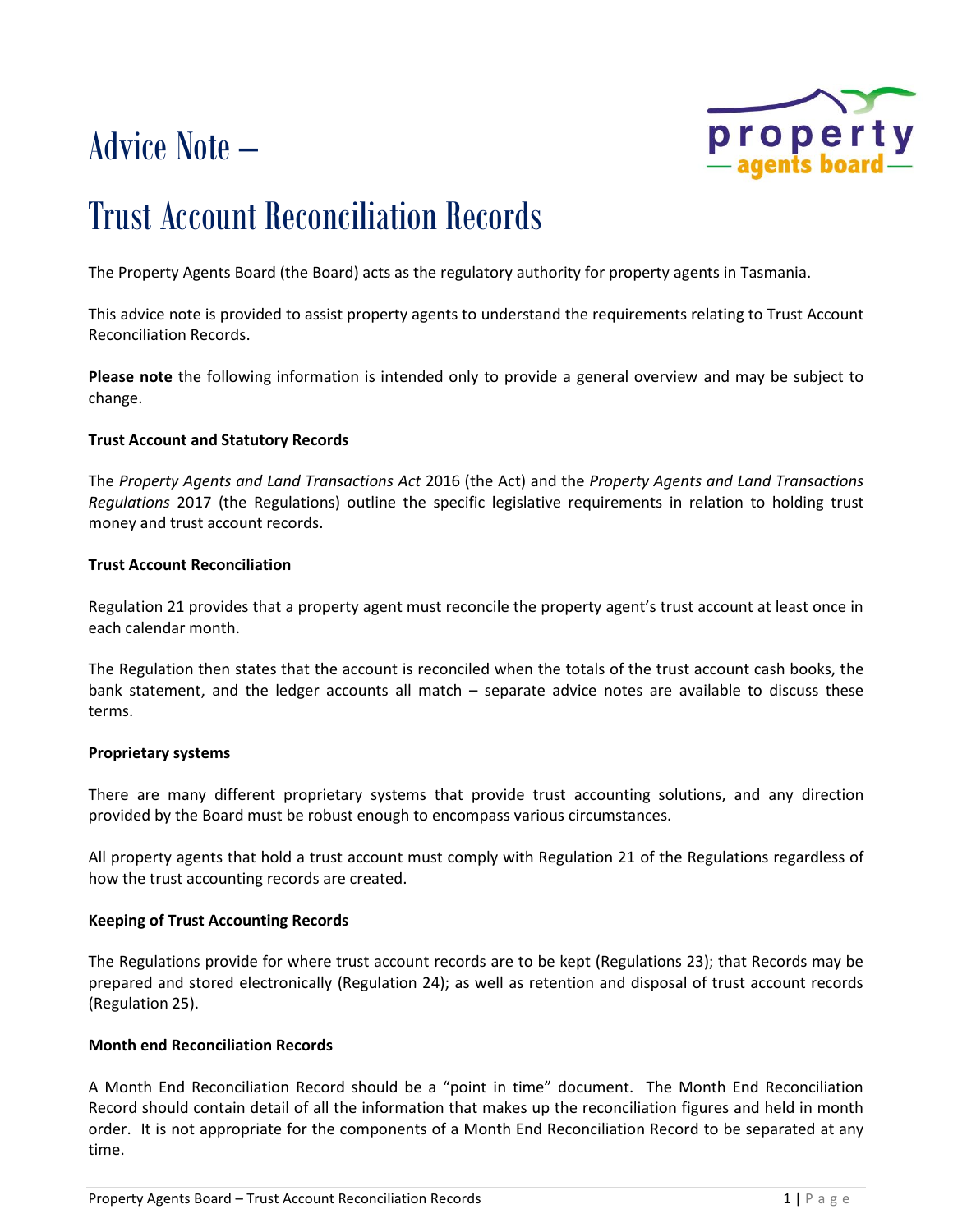There is a requirement for the month end reconciliation record to provide certain information.

The Board has formulated this advice note to ensure that property agents comply with the requirements for month end reconciliation records.

A month end reconciliation record must include:

- A "summary sheet" that identifies the balance of the cash books, the bank statement and the ledgers and which contains the endorsement and physical signature of the managing agent that the record is complete and accurate.
- the schedule of the cash books;
- the bank statement;
- the schedule of ledger accounts; and
- **if** the property agent holds invested trust money, the schedule of invested money.

Depending on the size of the business and the type of business being undertaken will determine the size of the month end reconciliation record.

To assist property agents, the Board will authorise property agents to create a condensed Month End Reconciliation Record which is printed and kept at the authorised place of business and permit the full Month End Reconciliation Record to be stored electronically.

#### **Month End Reconciliation Record: Condensed**

The condensed record is an abbreviated version of the full month end reconciliation record (which is still required to be kept). It must be printed and held as a hard copy at the authorised place of business for a full financial year after audit.

The Condensed Month End Reconciliation Record consists of:

- the "summary sheet" which has the three-way match of bank balance, cashbook and ledgers. The Reconciliation Record is physically signed with the endorsement by the property agent that the record is "complete and accurate". For good practice, the preparer of the reconciliation should also sign the reconciliation record.
- a copy of the financial institution statement identifying the month end balance.
- the cashbook balance
- the Trial balance indicating the balance in each ledger account; and
- the schedule of invested money, if appropriate.